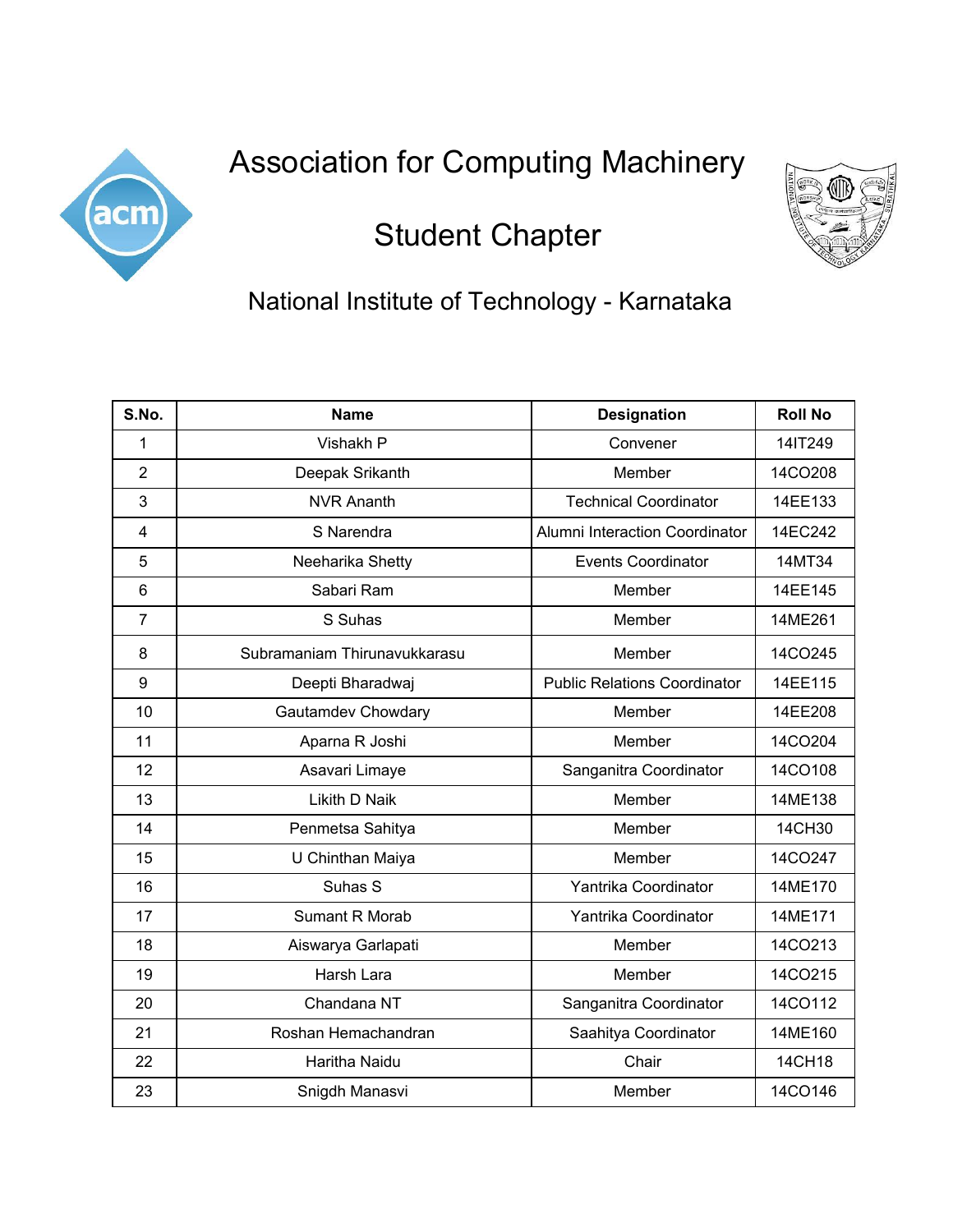| 24 | Matthew George Kallarackal              | <b>Chief Coordinator</b>       | 14CO225 |
|----|-----------------------------------------|--------------------------------|---------|
| 25 | Anand PA                                | Vidyut Coordinator             | 14EC207 |
| 26 | Aditya S Bhat                           | Membership Chair               | 14IT209 |
| 27 | Madipalli Pardhu Naga Venkata Sai Kiran | Vidyut Coordinator             | 14EC127 |
| 28 | Sneha Jhaveri                           | Vice Chair                     | 14IT143 |
| 29 | Sheetal Pasam                           | Karyavarta Coordinator         | 14ME166 |
| 30 | Dhiraj Bhakta K                         | Member                         | 14IT110 |
| 31 | Pranav Prasad                           | Member                         | 14EC136 |
| 32 | Vaibhav Arcot                           | Member                         | 14IT148 |
| 33 | Chetan Jaydeep R                        | Member                         | 14IT235 |
| 34 | Sripad D Vantmuri                       | Member                         | 14ME265 |
| 35 | Amogha Udupa                            | Member                         | 14IT204 |
| 36 | Madhukar K                              | Member                         | 14CO222 |
| 37 | Shashank Dhar                           | Member                         | 14EC111 |
| 38 | Rohan Chetan Thanki                     | Member                         | 14EC142 |
| 39 | Vaibhavi N Pai                          | Member                         | 14CO249 |
| 40 | Sharath M G                             | Secretary                      | 14ME281 |
| 41 | Mohamed Ameen                           | Member                         | 14EE225 |
| 42 | Janani Swaminathan                      | Member                         | 14ME231 |
| 43 | T. Nabinder Nath                        | Member                         | 14EC153 |
| 44 | Zoeb Mithaiwala                         | Webmaster                      | 15CO229 |
| 45 | Lavanya G                               | Member                         | 15EC222 |
| 46 | Sahaya Raj Helan Agnes Sharan           | Member                         | 15CO142 |
| 47 | Shantanu Sampath                        | Member                         | 15EE245 |
| 48 | Akash Ajay Moolya                       | Member                         | 15CH04  |
| 49 | Pratiksha Pai                           | Member                         | 15EE137 |
| 50 | Prabhjot Kaur Luthta                    | Social Initiatives Coordinator | 15CH30  |
| 51 | <b>Yeshvant Matey</b>                   | Member                         | 15ME280 |
| 52 | Manali Shah                             | Member                         | 15IT218 |
| 53 | Hrishikesh Thakkar                      | Member                         | 15IT120 |
| 54 | Tanvi Girinath                          | Member                         | 15EC244 |
| 55 | Menon Siddharth                         | Member                         | 15ME236 |
| 57 | RuhiTaj Reddypalli                      | Member                         | 15CO239 |
| 58 | Divyasree D Pai T                       | Member                         | 15EE216 |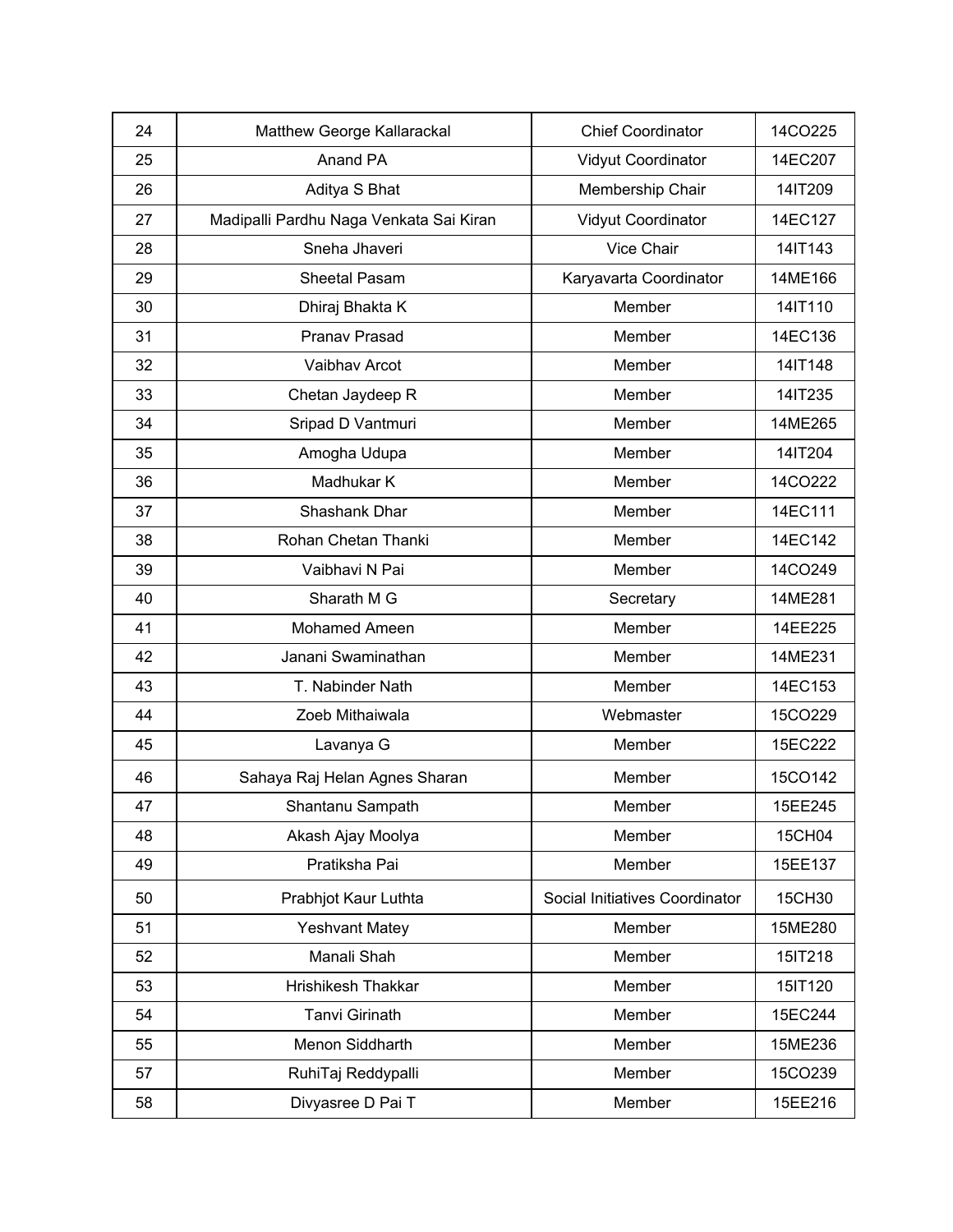| 59 | Gaurab Raut                 | Member                           | 15ME182 |
|----|-----------------------------|----------------------------------|---------|
| 60 | C.V.S Praneeth              | Member                           | 15EE110 |
| 61 | Mehul Sharma                | Member                           | 15CO130 |
| 62 | <b>Aravind Menon</b>        | Member                           | 15ME214 |
| 63 | <b>Arvind Kumar</b>         | Member                           | 15EC106 |
| 64 | George Pius Kuriakose       | Member                           | 15ME223 |
| 65 | K Rajath Bhatt              | Member                           | 15EE121 |
| 66 | Jayanth Putta               | Karyavarta Coordinator           | 15EC122 |
| 67 | Samvid Dharanikota          | Member                           | 15CO143 |
| 68 | Derik Clive R               | Member                           | 15CO213 |
| 69 | Viranchi Badheka            | Member                           | 15IT111 |
| 70 | Anishcharith C Bhandary     | Member                           | 15CO108 |
| 71 | Rajesh Rao                  | Member                           | 15CO138 |
| 72 | Adithya S Kamath            | Member                           | 15CO103 |
| 73 | Amartya Gupta               | Member                           | 15ME108 |
| 74 | Swati S Bhat                | Member                           | 15IT249 |
| 75 | A Aparna Menon              | <b>Creative Head</b>             | 15IT152 |
| 76 | <b>Fathima Shakir</b>       | Member                           | 15EC115 |
| 77 | Swaroop Ranganath           | Member                           | 15IT247 |
| 78 | <b>Dhruv Warrior</b>        | Saahitya Joint Coordinator       | 15ME128 |
| 79 | Hitesh S                    | Member                           | 15EC121 |
| 80 | <b>Arvind Kumar</b>         | Member                           | 15EC106 |
| 81 | Vinod Jacob Matthew         | Member                           | 15ME181 |
| 82 | Swastik Udupa               | Member                           | 15IT148 |
| 83 | Chirag Chidambara Bandigedi | Member                           | 15ME123 |
| 84 | Pruthvik A                  | Member                           | 15EC139 |
| 85 | Rahul H R                   | Member                           | 15CV235 |
| 86 | Sathwik GS                  | Member                           | 15EC116 |
| 87 | Subham anmol                | Member                           | 15IT144 |
| 88 | Siddharth Gangwani          | <b>Online Events Coordinator</b> | 15EE247 |
| 89 | M M Vikram                  | Member                           | 15IT217 |
| 90 | Aditya Bisht                | Member                           | 15CO104 |
| 91 | Ahraz Asad                  | Member                           | 15EE203 |
| 92 | Azif Hidayath               | Member                           | 15ME120 |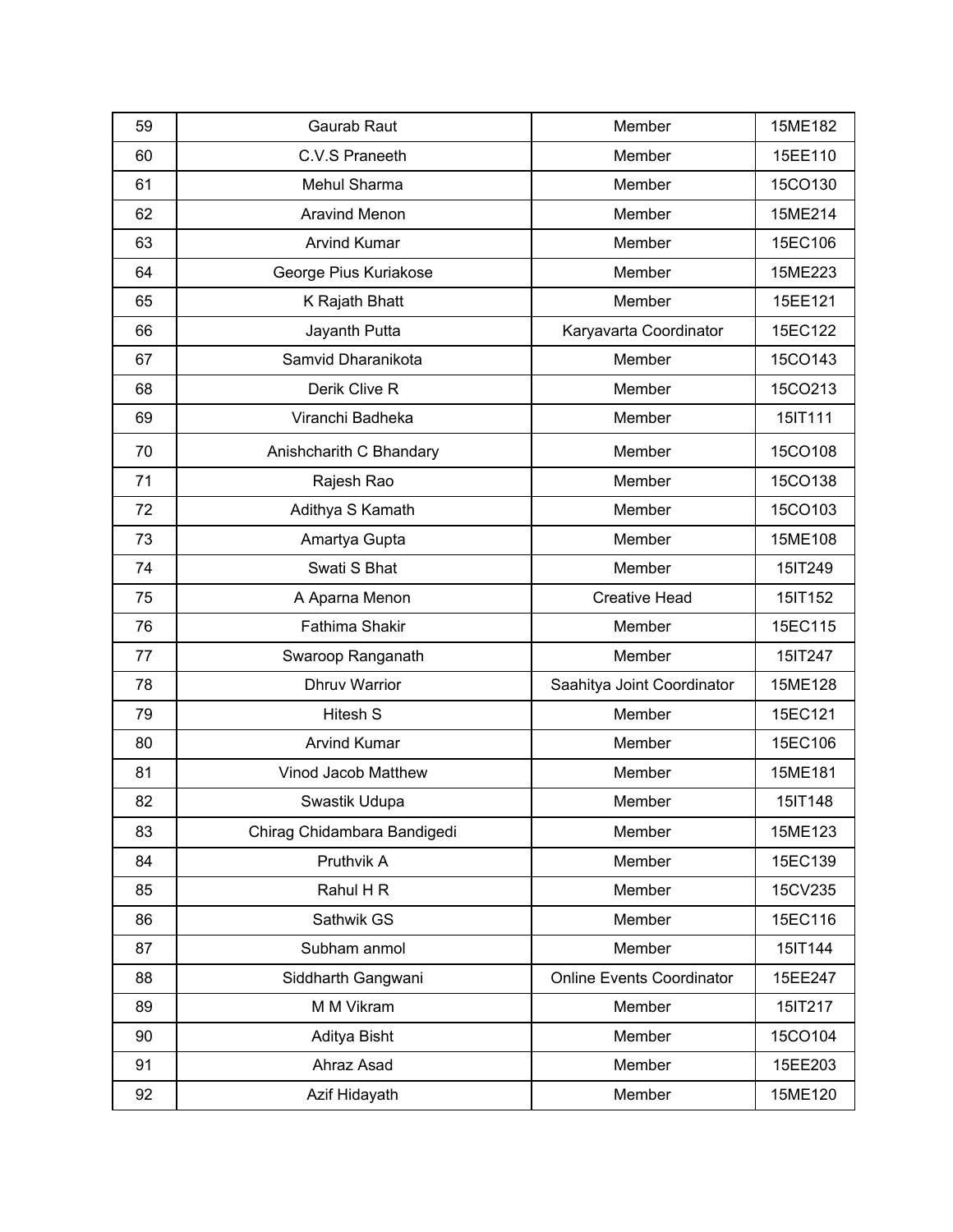| 93  | Praharsh Hathi              | Member                         | 15ME227 |
|-----|-----------------------------|--------------------------------|---------|
| 94  | Kapil Bharath               | Member                         | 15ME230 |
| 95  | <b>Akshat Dwivedi</b>       | Member                         | 15ME105 |
| 96  | Atharva Deo                 | Member                         | 15ME118 |
| 97  | Vignesh. M                  | Social Initiatives Coordinator | 15EE150 |
| 98  | Govind Jeevan               | Member                         | 16CO221 |
| 99  | Manish Chandra              | Member                         | 16EC116 |
| 100 | Atharva Mhetar              | Member                         | 16EC123 |
| 101 | Mansi joisher               | Member                         | 16EE120 |
| 102 | Sachin Shankar Hebbar       | Member                         | 16EE156 |
| 103 | Abin Varghese               | Member                         | 16ME205 |
| 104 | <b>Vivin Flawence Peris</b> | Member                         | 16ME177 |
| 105 | Sharanya Kamath             | Member                         | 16CO140 |
| 106 | Durvesh Bhalekar            | Member                         | 16CO210 |
| 107 | Ram Aditya                  | Member                         | 16IT131 |
| 108 | Divyam Mehta                | Member                         | 16IT112 |
| 109 | S Sai Sandeep Kumar         | Member                         | 16ME162 |
| 110 | <b>Gautam Manohar Bhat</b>  | Member                         | 16EE217 |
| 111 | Srihari Narayana Bhat       | Member                         | 16CH36  |
| 112 | Kiran Nandanan              | Member                         | 16ME137 |
| 113 | Aditi Rao                   | Member                         | 16IT103 |
| 114 | Ashitha Pattabi             | Member                         | 16MT07  |
| 115 | Srijit Sen                  | Member                         | 16ME274 |
| 116 | Selvan Sunitha Ravi         | Member                         | 16IT137 |
| 117 | Prathamesh Jadhav           | Member                         | 16ME128 |
| 118 | Aswin Vinod                 | Member                         | 16ME225 |
| 119 | Madhusudan S                | Member                         | 16EC114 |
| 120 | Palash Patil                | Member                         | 16ME150 |
| 121 | Rahul                       | Member                         | 16EC130 |
| 122 | Gautam Ramakrishnan         | Member                         | 16CO219 |
| 123 | Amruth Nanjangud            | Member                         | 16ME216 |
| 124 | Khanak Sharma               | Member                         | 16CO224 |
| 125 | Jenisha Arlyn D'Souza       | Member                         | 16EE118 |
| 126 | Vishal Natarajan            | Member                         | 16ME277 |